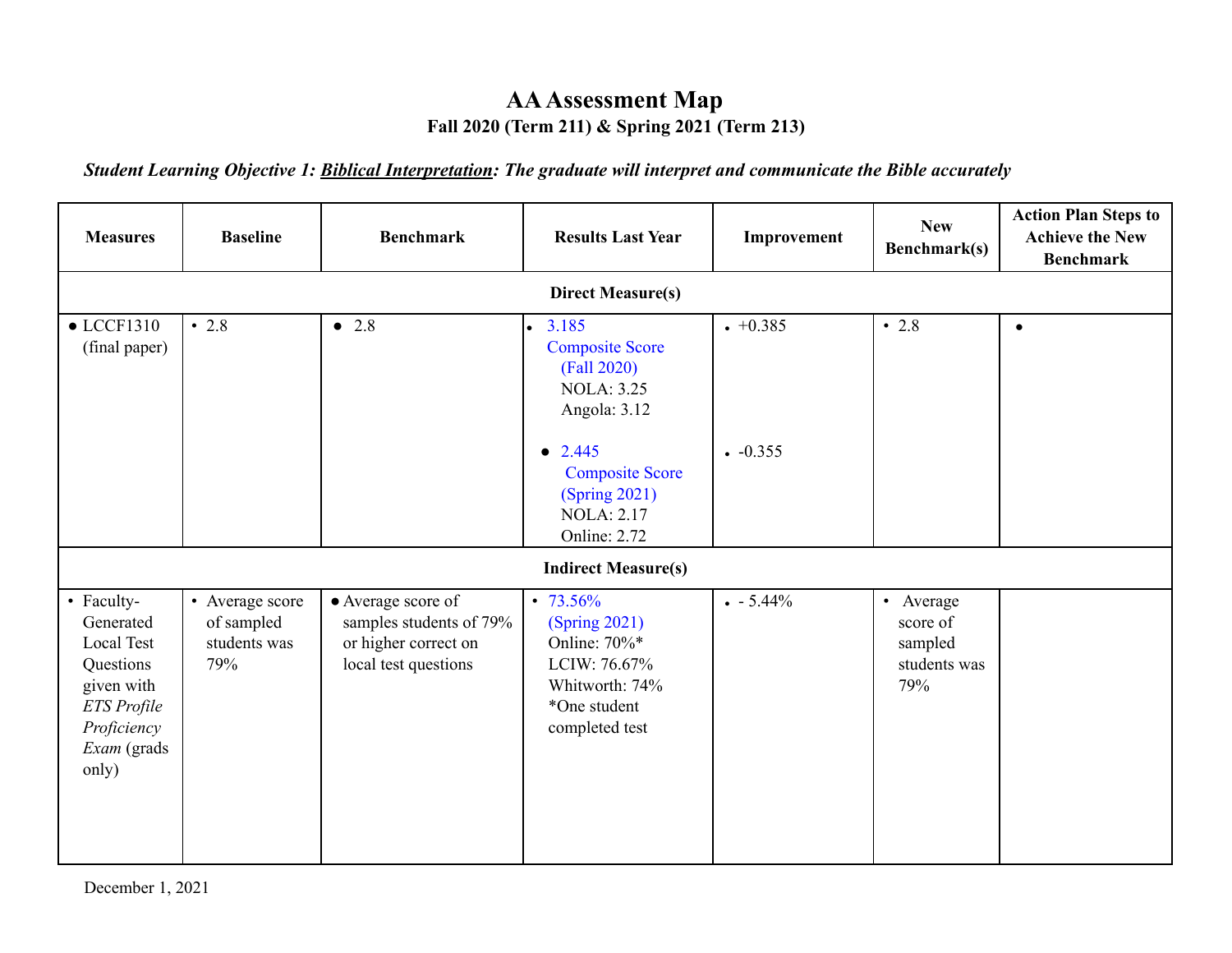| • Student    | • Average score | • Average score of 4 on a | • $4.0$                | $+/- 0$ | • Average    |
|--------------|-----------------|---------------------------|------------------------|---------|--------------|
| Satisfaction | of 4 on $a$     | 5-point scale             | <b>Composite Score</b> |         | score of 4   |
| Survey       | 5-point scale   |                           | (Spring $2021$ )*      |         | on a 5-point |
| (grads only) |                 |                           | Online: 4*             |         | scale        |
|              |                 |                           | - Equip: $4$           |         |              |
|              |                 |                           | - Expectation: 4       |         |              |
|              |                 |                           | LCIW: 4                |         |              |
|              |                 |                           | - Equip: $4$           |         |              |
|              |                 |                           | - Expectation: 4       |         |              |
|              |                 |                           | Whitworth: 3.5         |         |              |
|              |                 |                           | - Equip: $3.5$         |         |              |
|              |                 |                           | - Expectation: 3.5     |         |              |
|              |                 |                           | *One student           |         |              |
|              |                 |                           | completed survey       |         |              |
|              |                 |                           |                        |         |              |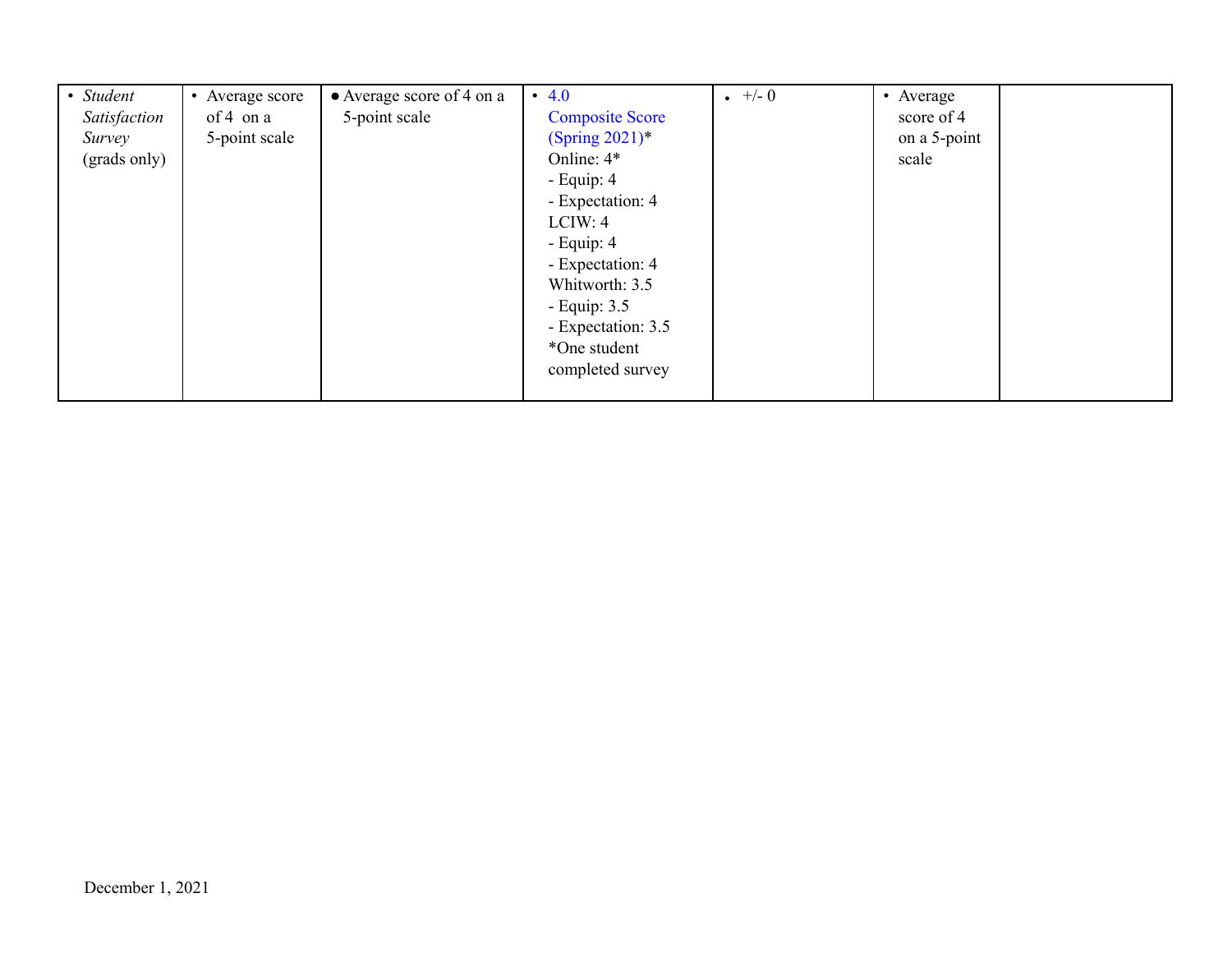## *Student Learning Objective 2: Service and Leadership: The graduate will demonstrate the ability to serve, lead, and equip churches through pastoral, worship, and educational ministries.*

| <b>Measures</b>                                           | <b>Baseline</b>                                                                                  | <b>Benchmark</b>                                                                           | <b>Results Last Year</b>                                                                                                                                                                                                                                            | Improvement | <b>New</b><br>Benchmark(s)                                                                       | <b>Action Plan Steps to</b><br><b>Achieve the New</b><br><b>Benchmark</b> |  |  |
|-----------------------------------------------------------|--------------------------------------------------------------------------------------------------|--------------------------------------------------------------------------------------------|---------------------------------------------------------------------------------------------------------------------------------------------------------------------------------------------------------------------------------------------------------------------|-------------|--------------------------------------------------------------------------------------------------|---------------------------------------------------------------------------|--|--|
| <b>Direct Measure(s)</b>                                  |                                                                                                  |                                                                                            |                                                                                                                                                                                                                                                                     |             |                                                                                                  |                                                                           |  |  |
| • LCCF2360<br>(Teaching)<br>Methods:<br>Lesson Plan)      | • Average of<br>3.25 or higher<br>on the 4-point<br>Lesson<br>Plan/Sermon<br><b>Brief Rubric</b> | • Average of 3.26 or<br>higher on the 4-point<br>Lesson Plan/Sermon<br><b>Brief Rubric</b> | $\cdot$ 3.21<br><b>Composite Score</b><br>(Summer 2021)<br>Online Only<br>$\cdot$ N/A<br><b>Composite Score</b><br>(Fall $2020*$ & Spring<br>2021)<br>*KTI - Results in<br>Korean; translating<br>Baton Rouge: canceled                                             | $-0.05$     | • Average of<br>3.26 or higher<br>on the 4-point<br>Lesson<br>Plan/Sermon<br><b>Brief Rubric</b> |                                                                           |  |  |
| • LCCF2380<br>(Intro to<br>Preaching:<br>Sermon<br>Brief) | • Average of 3<br>or higher on<br>the 4-point<br>Lesson<br>Plan/Sermon<br><b>Brief Rubric</b>    | • Average of 3 or higher<br>on the 4-point Lesson<br>Plan/Sermon Brief<br>Rubric           | N/A<br><b>Composite Score</b><br>(Fall 2020)<br>SGA: class canceled<br>Baton Rouge:<br>canceled<br>South Florida: no<br>response from<br>adjunct<br>NOLA:<br>2.88<br><b>Composite Score</b><br>(Spring 2021)<br>Parchman: 2.88<br>SFU Spanish &<br>French: canceled | $-0.12$     | • Average of 3<br>or higher on<br>the 4-point<br>Lesson<br>Plan/Sermon<br><b>Brief Rubric</b>    |                                                                           |  |  |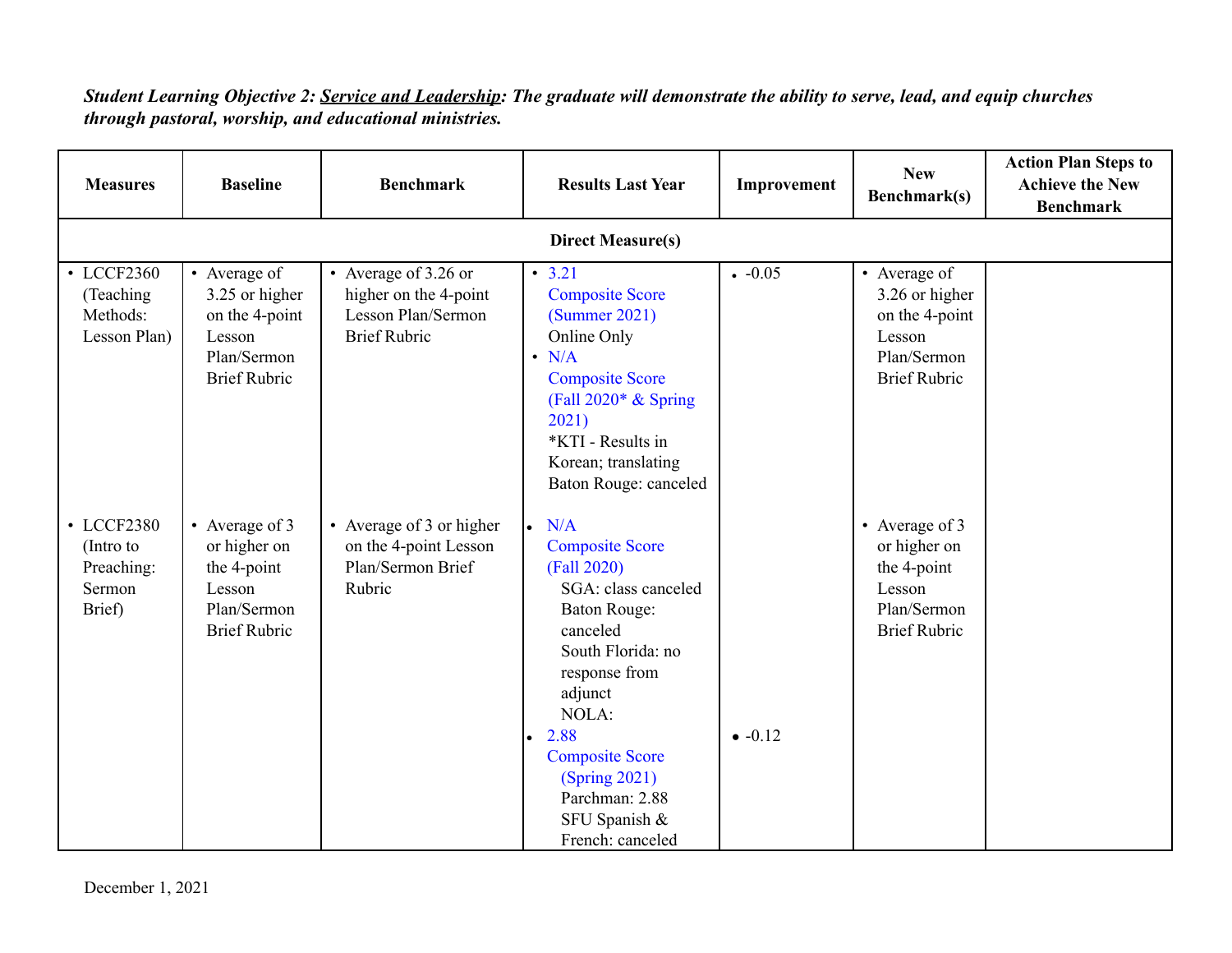| <b>Indirect Measure(s)</b>                                                                                                           |                                                                                 |                                                                                               |                                                                                                                                                                                                                                                              |           |                                                                                                        |  |  |  |
|--------------------------------------------------------------------------------------------------------------------------------------|---------------------------------------------------------------------------------|-----------------------------------------------------------------------------------------------|--------------------------------------------------------------------------------------------------------------------------------------------------------------------------------------------------------------------------------------------------------------|-----------|--------------------------------------------------------------------------------------------------------|--|--|--|
| • Faculty-<br>Generated<br><b>Local Test</b><br>Questions<br>given with<br>ETS Profile<br>Proficiency<br><i>Exam</i> (grads<br>only) | • Average score<br>of sampled<br>students was<br>70% on local<br>test questions | • Average score of<br>sampled students of<br>70% or higher correct<br>on local test questions | $\cdot\ 64.89\%$<br>(Spring 2021)<br>Online: 60%<br>LCIW: 63.33%<br>Whitworth: 71%<br>*One student<br>completed test                                                                                                                                         | $-5.11\%$ | • Average score<br>of sampled<br>students of<br>70% or higher<br>correct on<br>local test<br>questions |  |  |  |
| • Student<br>Satisfaction<br>Survey<br>(grads only)                                                                                  | • Average score<br>of 4 on a<br>5-point scale                                   | • Average score of 4 on a<br>5-point scale                                                    | • 3.88<br><b>Composite Score</b><br>(Spring $2021$ )*<br>Online: 4*<br>- Equip: $4$<br>- Expectation: 4<br>LCIW: 3.89<br>- Equip: 3.83<br>- Expectation: 3.94<br>Whitworth: 3.75<br>- Equip: 3.83<br>- Expectation: 3.67<br>*One student<br>completed survey | $-0.12$   | • Average score<br>of 4 on a<br>5-point scale                                                          |  |  |  |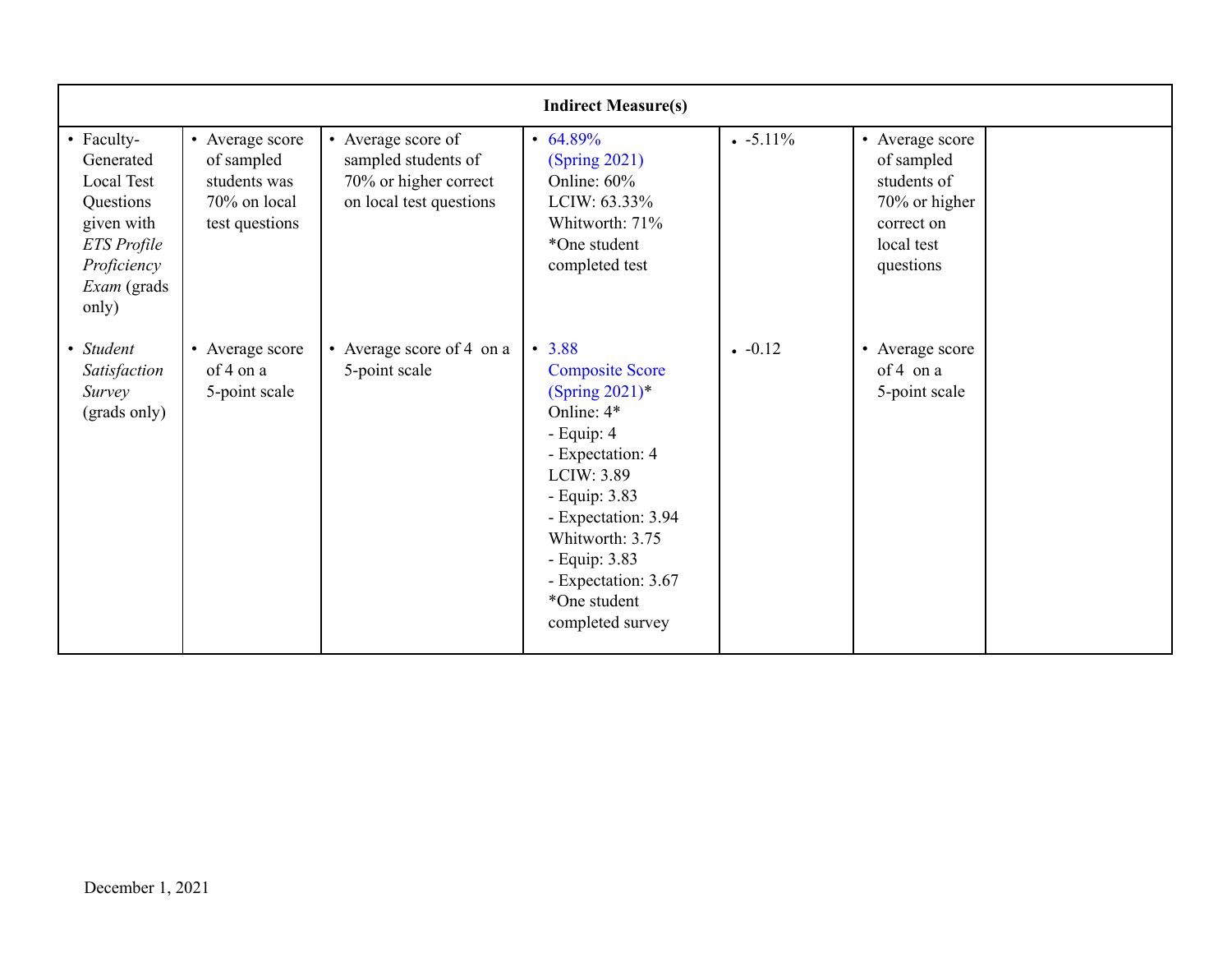*Student Learning Objective 3: Historical and Theological Interpretation: The graduate will interpret and communicate theological and historical truth accurately.*

| <b>Measures</b>                                                                                                                      | <b>Baseline</b>                                                                 | <b>Benchmark</b>                                                                              | <b>Results Last Year</b>                                                                                                                                                                       | Improvement        | <b>New</b><br>Benchmark(s)                                                                                  | <b>Action Plan Steps to</b><br><b>Achieve the New</b><br><b>Benchmark</b>                                                                                                                                                                                            |
|--------------------------------------------------------------------------------------------------------------------------------------|---------------------------------------------------------------------------------|-----------------------------------------------------------------------------------------------|------------------------------------------------------------------------------------------------------------------------------------------------------------------------------------------------|--------------------|-------------------------------------------------------------------------------------------------------------|----------------------------------------------------------------------------------------------------------------------------------------------------------------------------------------------------------------------------------------------------------------------|
|                                                                                                                                      |                                                                                 |                                                                                               | <b>Direct Measure(s)</b>                                                                                                                                                                       |                    |                                                                                                             |                                                                                                                                                                                                                                                                      |
| • LCTH2340<br>(Christian<br>Doctrine<br>research<br>paper)                                                                           | • Average of 3 or<br>higher on the<br>5-point LCPR                              | • Average of 3 or higher<br>on the 5-point LCPR                                               | $\cdot$ 3.15<br><b>Composite Score</b><br>(Fall 2020)<br><b>Online: 3.15</b><br>$\cdot$ 2.87<br><b>Composite Score</b><br>(Spring 2021)<br>NOLA Trad: 2.94<br>South FL: 2.6<br>Whitworth: 3.06 | $+0.15$<br>$-0.13$ | • Average of 3<br>or higher on<br>the 5-point<br><b>LCPR</b>                                                | • Review instructions<br>for embedded<br>assignment, as<br>addressed in the<br>course syllabus to<br>ensure they clearly<br>communicate the<br>assignment<br>expectations<br>$\bullet$ Communicate<br>expectations of<br>embedded<br>assignment with the<br>adjuncts |
|                                                                                                                                      |                                                                                 |                                                                                               | <b>Indirect Measure(s)</b>                                                                                                                                                                     |                    |                                                                                                             |                                                                                                                                                                                                                                                                      |
| • Faculty-<br>Generated<br><b>Local Test</b><br>Questions<br>given with<br><b>ETS</b> Profile<br>Proficiency<br>Exam (grads<br>only) | • Average score<br>of sampled<br>students was<br>30% on local<br>test questions | • Average score of<br>sampled students of<br>30% or higher correct<br>on local test questions | $\cdot$ 37.78%<br>(Spring 2021)<br>Online: 40%<br>LCIW: 38.33%<br>Whitworth: 35%<br>*One student<br>completed test                                                                             | $+7.78%$           | • Average<br>score of<br>sampled<br>students<br>of 30% or<br>higher<br>correct on<br>local test<br>question | • Consider possibility<br>of assessing the<br>scores by cohort (by<br>individual students<br>comparing entrance<br>test score to exit test<br>score)                                                                                                                 |

December 1, 2021